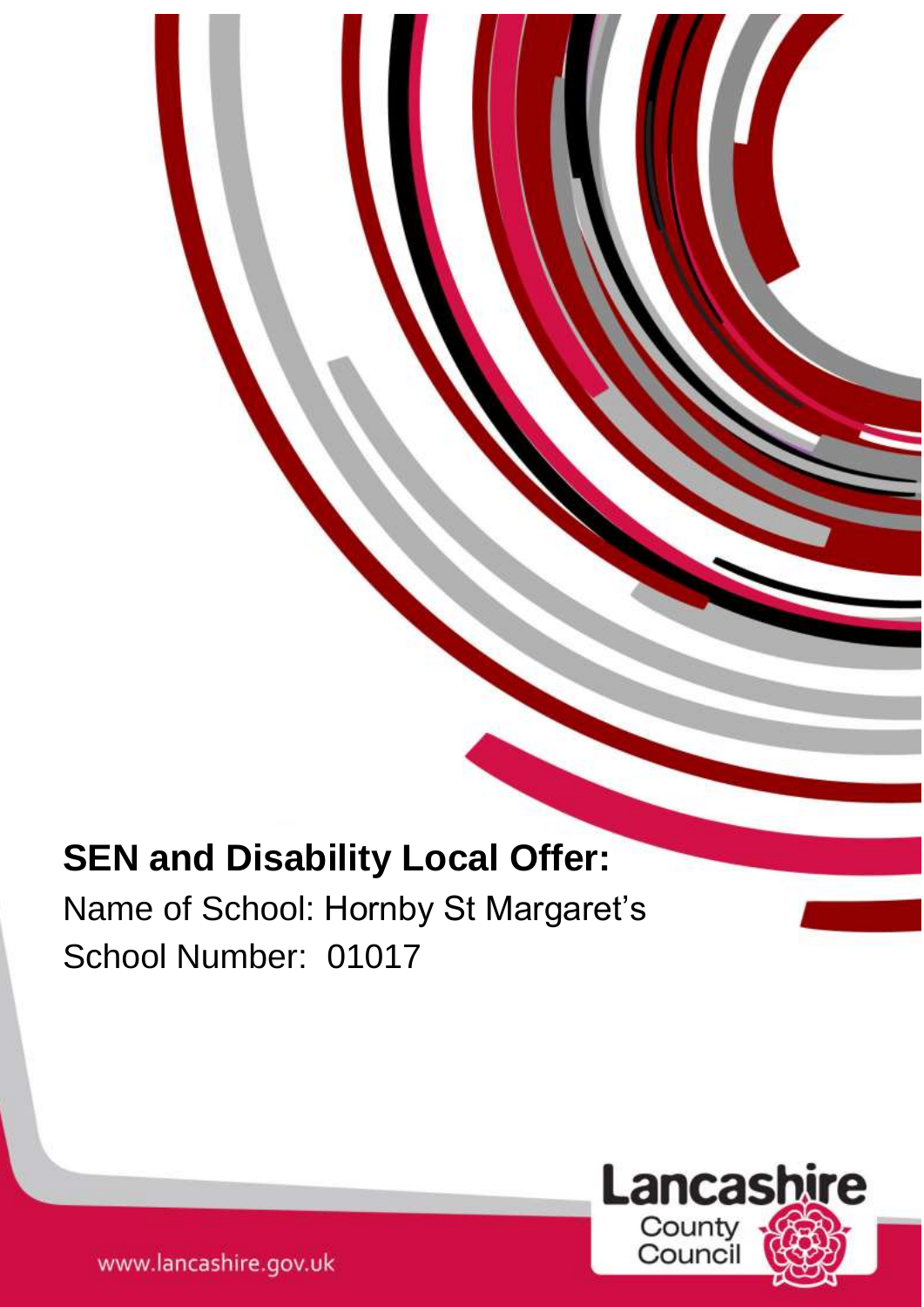# **Accessibility and Inclusion**

#### **What the school provides Physical Access**

- The school was built 1962 and is fully wheelchair accessible.
- To ensure all access for pupils and parents with disabilities the school has ensured that some doorways and entrances to the school are on a single level and wide enough to accommodate a wheelchair if necessary.
- There are accessible parking spaces available for the public and disabled persons. Information is available on the school website in addition to regular newsletters. Furniture is modern and of a suitable height appropriate to the age group of children being taught in that classroom.
- Clearly labelled sign and bell on front door for assistance for disability.
- Clear signage and lighting inside and outside school including braille.
- Colour of floor coverings contrast with walls.

#### $\bullet$ **Accessibility of Information**

- Information is disseminated to parents in a number of ways including notices in Junior window, website, weekly newsletter
- School policies are available on the website and in hard copy if requested
- Staff are always available to explain information, complete forms etc
- Reports are translated on request for parents

## **Access to Provision**

- Every care is taken to ensure all children have equal access to all provision.
- The school encourages all pupils to be independent so sets up classrooms to aid this.
- Furniture is size and age appropriate
- The school has a range of ICT programmes for pupils with SEN in addition to IPADs, headphones, netbooks, computers and interactive whiteboards installed in every classroom.
- Teachers are on the playground every morning for informal contact and available for meetings if required.
- Where appropriate specialist equipment suach as pencil grips, overlays will be used to aid pupils.

# **Teaching and Learning**

#### **What the school provides**

Early identification is vital and outside agencies can help advise on the provision of intervention strategies.

The class teacher informs the parents at the earliest opportunity to alert them to concerns and enlist their active help and participation.

The class teacher and the SENCO assess and monitor the children's progress in line with existing school practices.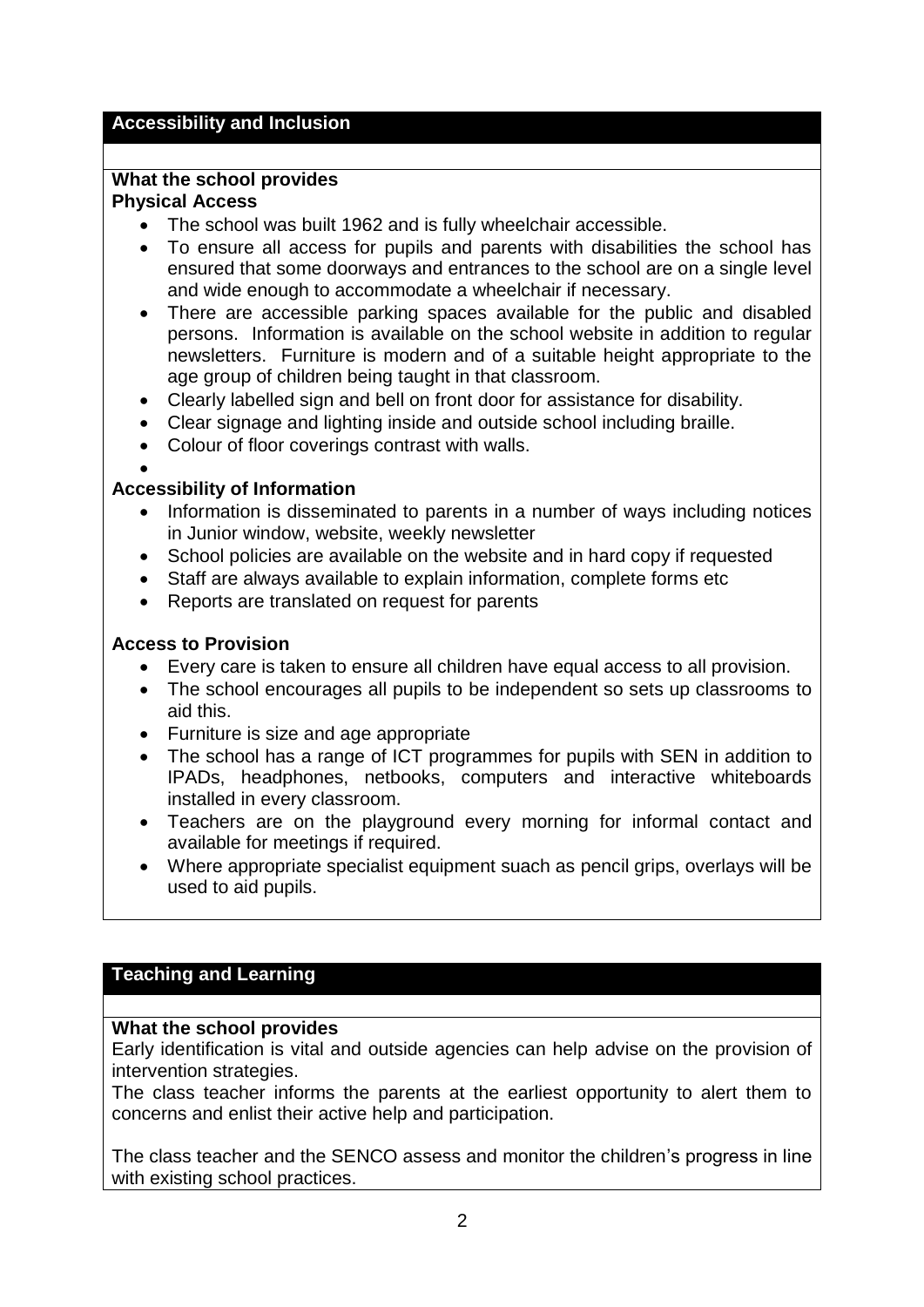The SENCO works closely with parents and teachers to plan an appropriate programme of intervention and support.

The assessment of children reflects as far as possible their participation in the whole curriculum of the school.

The class teacher and the SENCO can break down the assessment into smaller steps in order to aid progress and provide detailed and accurate indicators.

Children can be screened for dyslexia and dyscalculia and assessed by outside agencies such as IDSS. Each class has the benefit of at least one Teaching Assistant.

In the case of children with HI, VI or medical needs specialist support, equipment and training is provided by IDSS, NHs (Diabetes Nurse etc…).

Staff have received first Aid and Epipen training. In addition, 1TA is SEN trained and there are 2 other TA's who have been on training to support pupils with ASD. The SENCO is SEN accredited and acts as a consultant to other schools as well as run training in SEN.

When sitting examinations children with SEN can be supported 1 to 1 (Statement), have timed breaks, be granted additional time and sit exams in a quiet setting in a small group to aid concentration.

The SEN provision map records the type of intervention a pupil is receiving, the duration, pupils' progress throughout the school and records how much progress individuals make following interventions. The school tracker also tracks progress and provides data for monitoring pupils receiving the Pupil Premium as well as pupils with SEN.

# **Reviewing and Evaluating Outcomes**

#### **What the school provides**

Parents contribute and take part in Annual Reviews and receive copies of all relevant paperwork concerning their child. Pupils are also asked to make a contribution to the review. IEPs are produced termly or half termly depending on the circumstance and pupil and the school operates an Open Door policy with regards to any concerns a parent may have.

Pupils' progress is monitored throughout the school and Pupils with SEN are monitored also on the Provision Map.

Individual parent meetings in the autumn and Spring terms allow the review of progress of children with other SEN needs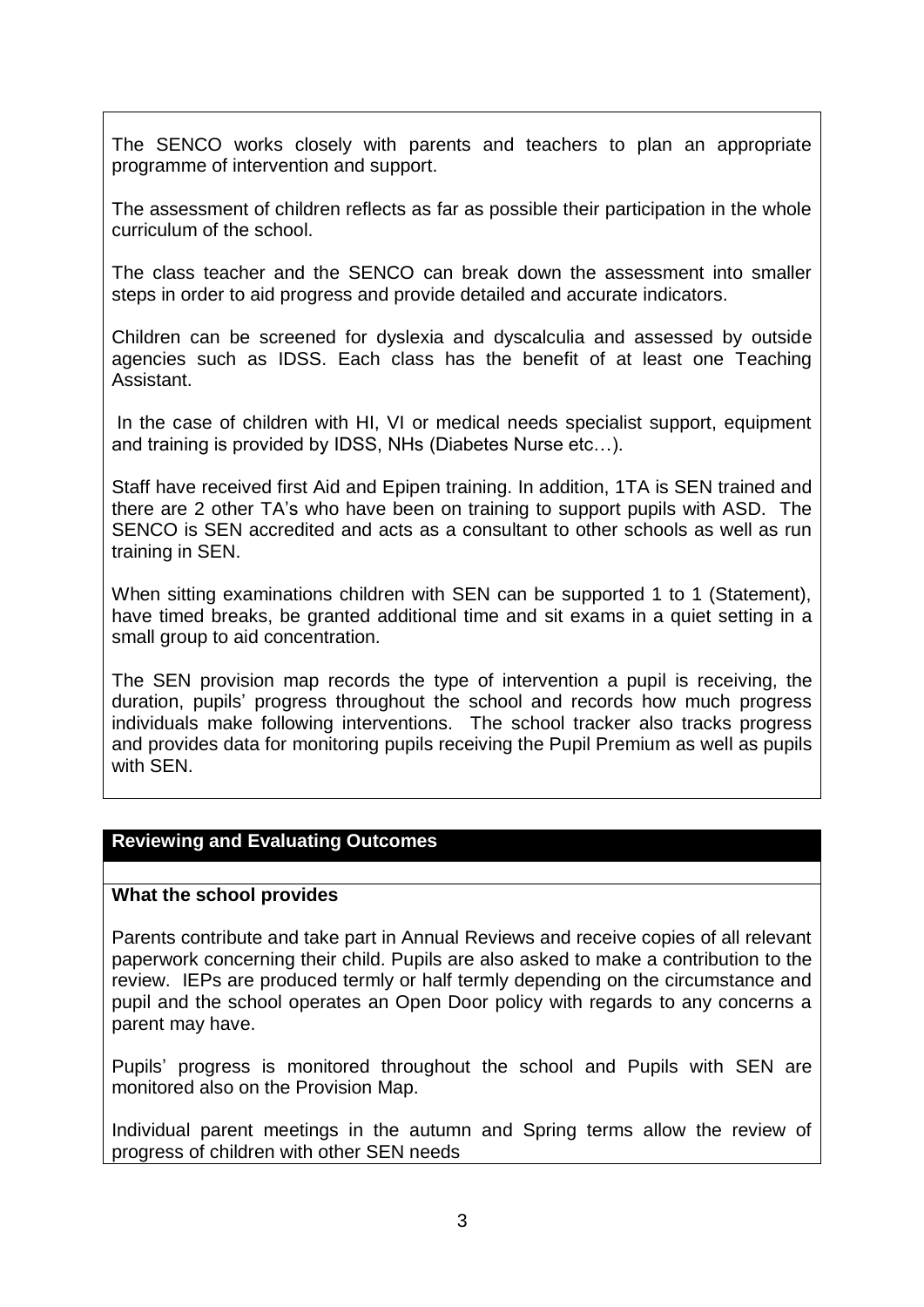# **Keeping Children Safe**

#### **What the school provides**

The Head Teacher carries out Risk Assessments where necessary.

A handover is carried out by the T/A or class teacher to the appropriate parent/carer at the end of the day. There are parking areas by the school for pick up and drop off points.

A member of staff supervises each lunch break in addition to lunchtime support staff. Staff also supervise children in the play areas at playtimes.

Support is available in every class as well as additional adult support if required Statemented pupil has T/A in his class.

Parents can access the Anti-Bullying, behaviour and SEN Policies on the school website.

# **Health (including Emotional Health and Wellbeing)**

## **What the school provides**

All medicine is recorded in a medicine book along with details of dosage and frequency. Parents sign a medicine form to grant authorisation to the school to administer to their child.

Care plans are passed on to the relevant Class Teacher and the master copy is kept in SEN records. Support and teaching staff are kept regularly up to date with First Aid Training to ensure staff are familiar with what action to take in the event of an emergency. In addition, Diabetes and Epipen training will be provided by the School Nurse or other NHS professional to ensure the relevant staff are conversant with the appropriate action or medical procedure if required.

In a medical emergency an ambulance will be called.

#### **Communication with Parents**

#### **What the school provides**

The website contains details of all staff currently employed by the school and the School Prospectus also provides this information.

The School operates an Open Door policy and has 2 parent evenings a year to provide opportunities for parents to discuss the progress of their child as well as a written report at the end of the year.

A parent questionnaire is also provided for parents to record their views and suggestions.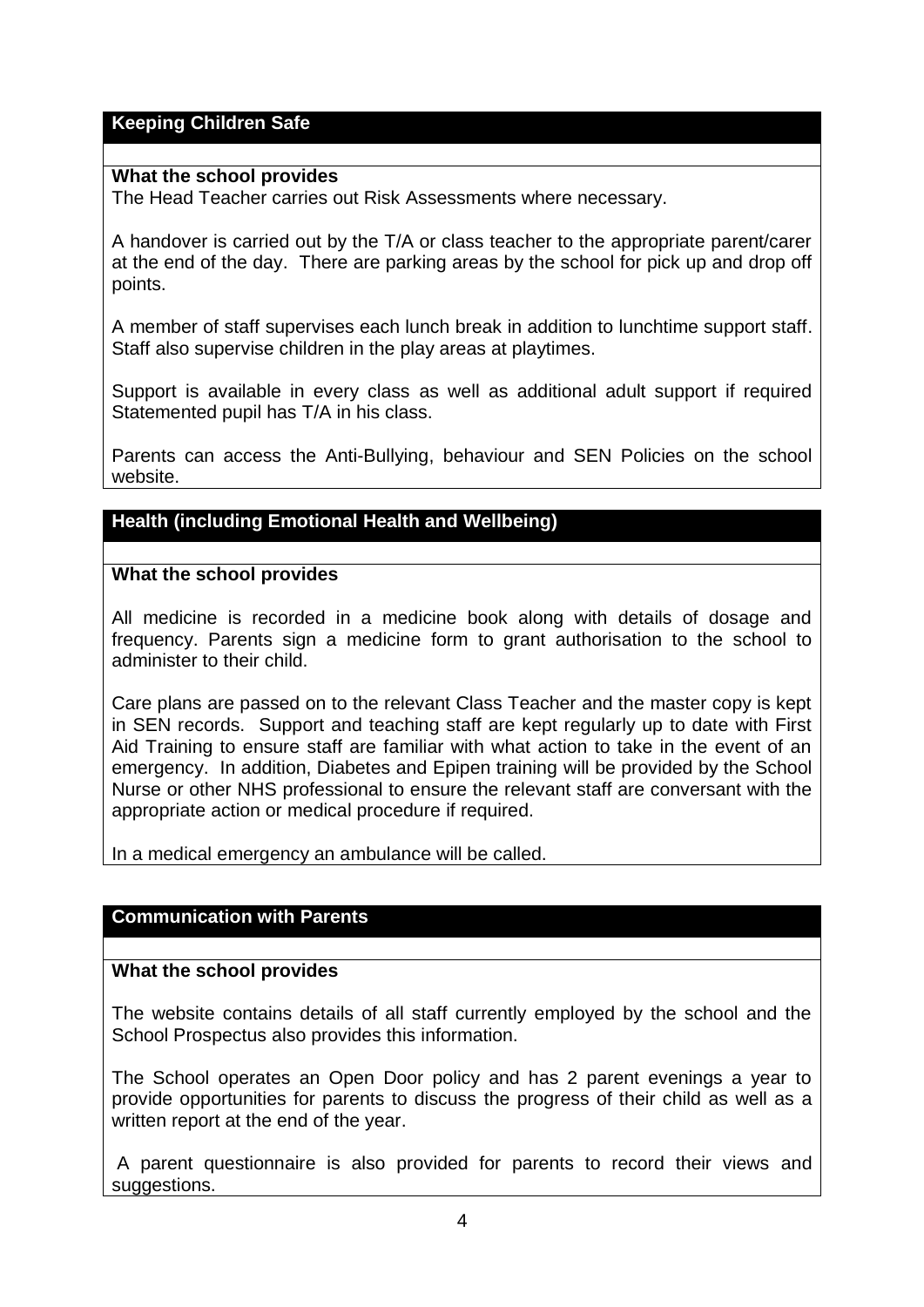#### **Working Together**

#### **What the school provides**

There is School Council for pupils to contribute their own views and the pupil questionnaire is carried out annually with year 2, 4 and 6.

Parents can have their say about their child in Parent Evenings, Annual Reviews, IEP reviews (if they express a wish to do so) and the parent questionnaire. The school nurse attends at least one of these meetings and is available through school.

Elections to the Governing Body are held in the event a vacancy arises and the PTA is active in school.

#### **What help and support is available for the family?**

#### **What the school provides**

The Secretary, Class Teacher or Head Teacher can offer help with forms if this is required.

There is a Notice board which contains additional information of upcoming events or general useful information e.g. Drop in Centres etc..

The school has held an E-Safety Workshop for parents to attend.

If a pupil required a Travel plan to get their child to and from school this would be dealt with by the class teacher, SENCO and Head Teacher if required.

#### **Transition to Secondary School**

#### **What the school provides**

Each Year pupils visit their forthcoming Secondary School for taster sessions and also Secondary Teachers from the Local Schools visit to help ease the transition from Year 6 to Year 7.

The school already has good links with local secondary schools such as Wennington Hall, LRGS and QES which means the children have experience of secondary teaching and of visiting these schools

# **Extra Curricular Activities**

**What the school provides**

Hornby Day Nursery operates a daily Breakfast Club and After School club available